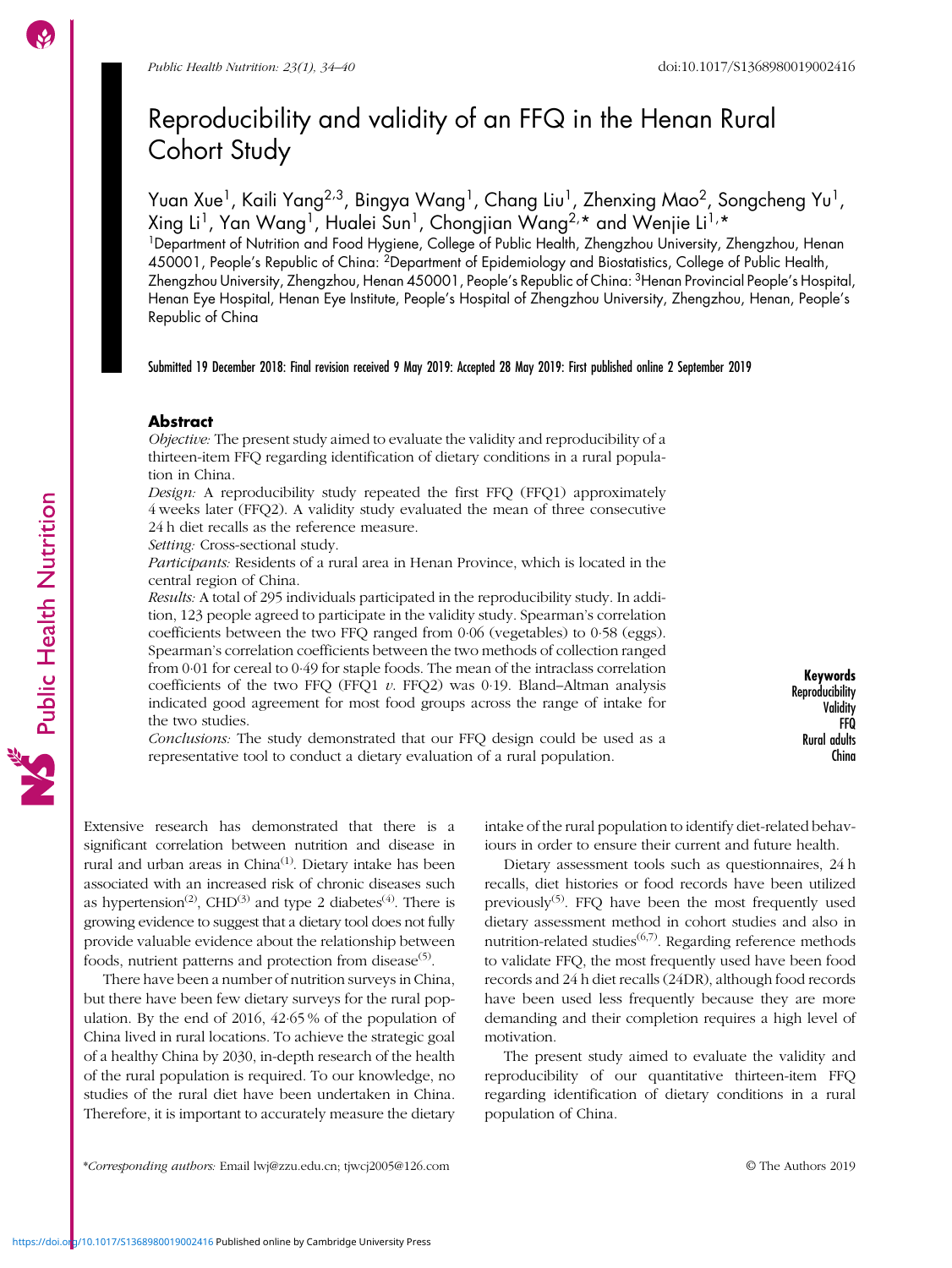## Participants and methods

#### Participants

The study participants originated from the Henan Rural Cohort Study, which has been described elsewhere<sup>([8](#page-6-0))</sup>. Briefly, the Henan Rural Cohort Study is an ongoing prospective cohort study that enrolled 39 259 adults aged 18–79 years for baseline data. A detailed questionnaire to retrieve basic information such as general demographic characteristics, lifestyle, sleeping situation, personal and family history of diseases suffered, reproductive history (for women) and mental health was completed face-to-face with respondents. The recruitment for the reliability and validity evaluation studies described in the present paper was conducted from June to August 2017. A total of 295 individuals agreed to participate in the reliability study. Participants completed the first FFQ (FFQ1) at the beginning of the study with the second FFQ (FFQ2) conducted approximately 4 weeks later in the same participants. The response rate was 100 %. Most researchers believe that the time interval of repeat measurements should be 2–4 weeks, because the time interval should be neither too long nor too short but determined according to the specific research project to avoid any influence of memory of the first survey. For the validity study, a total of 121 people completed both FFQ1 and three 24DR. The three 24DR were completed within 2 weeks following FFQ1 and included two weekdays and one weekend day.

# **FFO**

Public Health Nutrition

The FFQ, based on the Dietary Guidelines for Chinese Residents and the eating habits of Henan people, consisted of questions about thirteen main food groups, including staple foods, livestock, poultry, fish, eggs, dairy, fruits, vegetables, beans, nuts, pickles, cereal and animal oil. For each food item, participants were asked to report the quantity and frequency of food they consumed over the previous year. The interviewee was required to state the quantity of food consumed (kilograms, grams) according to five frequencies of consumption (never, day, week, month, year). For each question, a card with samples of a standard portion of food relevant for typical diets was shown to the respondents. The data for each FFQ were obtained face-toface by an experienced interviewer.

#### 24 h Diet recalls

The repeated 24DR was utilized as the gold standard technique for validation of the FFQ. In the present study, the three consecutive 24DR included one weekend day and two weekdays. Information for the three 24DR was collected face-to-face on the first day and by telephone interview on subsequent occasions. Participants were asked to recall their consumption in the previous 24 h of all foods, such as staple foods, fruits and snacks. The previous 24 h period was defined as the twenty-four consecutive hours between bedtime on day 1 and bedtime on the following day.

#### Statistical analysis

Descriptive statistics are presented as number and percentage or as median and interquartile range for categorical and continuous variables, respectively. For the FFQ, the weekly food intake was calculated from the frequency of consumption of each food group. For the 24DR, weekly intake was calculated from the mean of the three 24DR multiplied by 7. A comparison of differences of intake between the two FFQ (FFQ1  $v$ . FFQ2) and between the two methods (FFQ1  $v$ . 24DR) was conducted using Wilcoxon's signed-rank test, because the food group intake data were not normally distributed. The reproducibility of the two FFQ and the validity of the two methods were assessed by calculation of Spearman's correlation coefficients (SCC) and intraclass correlation coefficients  $(ICC)^{(9)}$  $(ICC)^{(9)}$  $(ICC)^{(9)}$ . We also calculated partial correlation coefficients (PCC) adjusting for culture, per capita monthly income and age, which were major social and demographic characteristics. A Bland–Altman analysis was also used to examine the agreement between the two FFQ and the two meth- $\text{ods}^{(10)}$  $\text{ods}^{(10)}$  $\text{ods}^{(10)}$ . The mean difference between the two FFQ was plotted  $v$ . the mean intake of food items from the two FFQ, and the mean difference between FFQ1 and the average of the three  $24DR$  was plotted  $v$ . the mean intake of food items from the two methods. The 95 % limits of agreement were calculated as the mean difference ± 1·96 SD. All statistical analyses were performed using the statistical software package IBM SPSS Statistics version 21.0. In all analyses, the cut-off for statistical significance (two-tailed) was 0·05.

# Results

Overall, 295 residents participated in the reproducibility study, while there were 123 in the validation study. Their main characteristics are presented in Table [1](#page-2-0). There were no significant differences between the reproducibility and cohort studies in terms of age, gender and marital status. Participants in the cohort study had received better levels of education and income than those in the reproducibility study. The validation study participants were younger and better educated than the cohort population. There were no significant differences between validation and cohort studies in terms of gender and marital status.

# Reproducibility

Table [2](#page-3-0) displays the median and mean consumption of different food groups from the two FFQ. There was no difference in the majority of food groups between the two FFQ  $(P > 0.05)$ , except for the three food groups livestock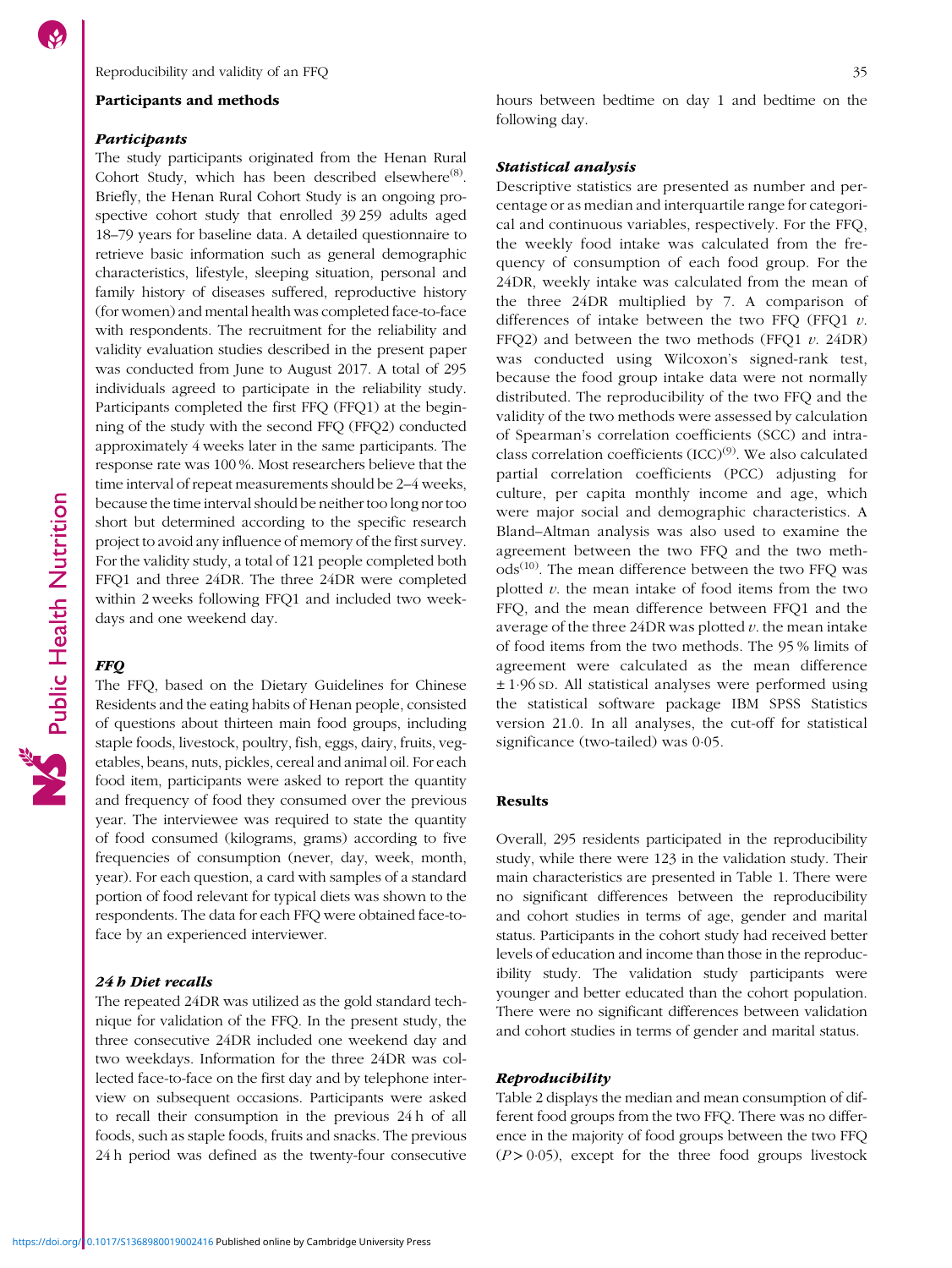<span id="page-2-0"></span>Table 1 Comparison of the characteristics of participants in the reproducibility and validation studies with those of the Henan Rural Cohort Study population

|                            | Reproducibility<br>study<br>participants |          | Validation<br>study<br>participants |        | Cohort population |          |         |         |
|----------------------------|------------------------------------------|----------|-------------------------------------|--------|-------------------|----------|---------|---------|
|                            | n                                        | $\%$     | $\mathsf{n}$                        | $\%$   | n                 | $\%$     | Ρt      | P‡      |
| N                          | 295                                      |          | 121                                 |        | 39 259            |          |         |         |
| Age (years), mean and SD   | 57.1                                     | $10-3$   | 46.3                                | 12.4   | $55-6$            | 12.2     | 0.082   | < 0.001 |
| Gender                     |                                          |          |                                     |        |                   |          | 0.141   | 0.329   |
| Men                        | 104                                      | 35.3     | 53                                  | 43.8   | 15490             | 39.5     |         |         |
| Women                      | 191                                      | $64 - 7$ | 68                                  | 56.2   | 23769             | $60-5$   |         |         |
| Culture                    |                                          |          |                                     |        |                   |          | < 0.001 | < 0.001 |
| Illiteracy                 | 50                                       | 16.9     | 3                                   | 2.5    | 6535              | $16-6$   |         |         |
| Primary school             | 113                                      | 38.3     | 22                                  | 18.2   | 11037             | $28-1$   |         |         |
| Middle school              | 110                                      | 37.3     | 59                                  | 48.8   | 15643             | 39.8     |         |         |
| High school or higher      | 22                                       | 7.5      | 37                                  | $30-6$ | 6044              | $15-4$   |         |         |
| <b>Marital status</b>      |                                          |          |                                     |        |                   |          | 0.288   | 0.275   |
| Married/cohabiting         | 264                                      | 89.5     | 113                                 | 93.7   | 35 243            | 89.8     |         |         |
| Widowed/divorced/separated | 27                                       | 9.2      | 5                                   | 4.1    | 3407              | $8-6$    |         |         |
| Single                     | 4                                        | $1-4$    | 3                                   | 2.5    | 609               | 1·6      |         |         |
| Per capita monthly income  |                                          |          |                                     |        |                   |          | < 0.001 | < 0.001 |
| $<$ 500 RMB                | 149                                      | 50.5     | 13                                  | $10-7$ | 14014             | $35 - 7$ |         |         |
| $\sim$ 1000 RMB            | 61                                       | 20.7     | 57                                  | 47.1   | 12907             | 32.9     |         |         |
| $\geq$ 1000 RMB            | 85                                       | 28.8     | 51                                  | 42.2   | 12338             | 31.4     |         |         |

†P value of the difference between the reproducibility study participants and the cohort population.

‡P value of the differences between the validation study participants and the cohort population.

 $(P=0.001)$ , eggs  $(P=0.039)$  and nuts  $(P=0.001)$ . SCC between the two FFQ ranged from 0·06 (vegetables) to 0·58 (eggs) with a mean of 0·35. The mean ICC for food groups was 0·19, ranging from −0·001 for animal oil to 0·56 for eggs.

Figure [1](#page-4-0) presents Bland–Altman plots of the data from the FFQ1 and FFQ2 for animal oil, pickles, vegetables and fruits. The narrowest limits of agreement were found for animal oil and pickles, and the widest for vegetables and fruits. For foods that fell outside the limits of agreement, the range was from 0·7 % (fish) to 5·8 % (nuts) for all the food groups examined.

# Validity

Table [3](#page-3-0) presents the median and mean consumption of food groups as collected in FFQ1 and the average of the three 24DR. There were some food groups with a higher consumption in FFQ1, including staple foods, livestock, poultry, fish, eggs, vegetables, beans, nuts and cereal. The SCC between the two methods ranged from 0·01 for cereal to 0·49 for staple foods. The mean ICC for food groups was 0·17, ranging from −0·05 (nuts) to 0·48 (staple foods).

Figure [2](#page-4-0) shows the Bland–Altman plots for animal oil, pickles, vegetables and fruits between FFQ1 and the average of the three 24DR. The narrowest limits of agreement were found for animal oil and pickles, and the widest for vegetables and fruits. For foods that fell outside the limits of agreement, the range was from 0·8 % (fish) to 8·3 % (nuts) for all food groups examined.

## Discussion

Participants in the cohort study had better education and income than those in the reproducibility study. In general, respondents had received less education than those in the recent national survey $(11)$  $(11)$  $(11)$ .

Validation participants were younger and better educated than the cohort population. Participants with high levels of education were selected to ensure successful completion of the 24DR. This demographic is similar to the Guangzhou cohort study in China([12](#page-6-0)) and a study of a multi-ethnic Asian population $(13)$  $(13)$ .

In the reproducibility study, the eggs food group had the highest SCC ( $r = 0.58$ ), followed by dairy ( $r = 0.53$ ), livestock ( $r = 0.49$ ) and staple foods ( $r = 0.41$ ), while vegetables had the lowest, similar to findings in an FFQ validation study among adults in Taizhou, China<sup>[\(14\)](#page-6-0)</sup>. However, the ICC of the two FFQ (−0·001 to 0·56) in the present study were lower than those in a previous study that used a similar approach to ours  $(0.62 \text{ to } 0.83)^{(15)}$  $(0.62 \text{ to } 0.83)^{(15)}$  $(0.62 \text{ to } 0.83)^{(15)}$ , in which just the frequency of each food group was selected. Compared with our findings, Li et al. reported a similar SCC for the following food groups: livestock  $(0.49 v. 0.40)$  and poultry  $(0.37 \, \nu. \, 0.37)^{(16)}$  $(0.37 \, \nu. \, 0.37)^{(16)}$  $(0.37 \, \nu. \, 0.37)^{(16)}$ . A comparison with studies conducted in Western countries<sup> $(17-20)$  $(17-20)$  $(17-20)$  $(17-20)$ </sup> demonstrated that they had higher SCC for reproducibility, which may be attributable to the differences in Western dietary culture compared with that of the Chinese. Westerners are used to eating from a dish, while the Chinese often share from a plate of food, so it is easier for Westerners to estimate their intake. For example, a Swedish study demonstrated that the SCC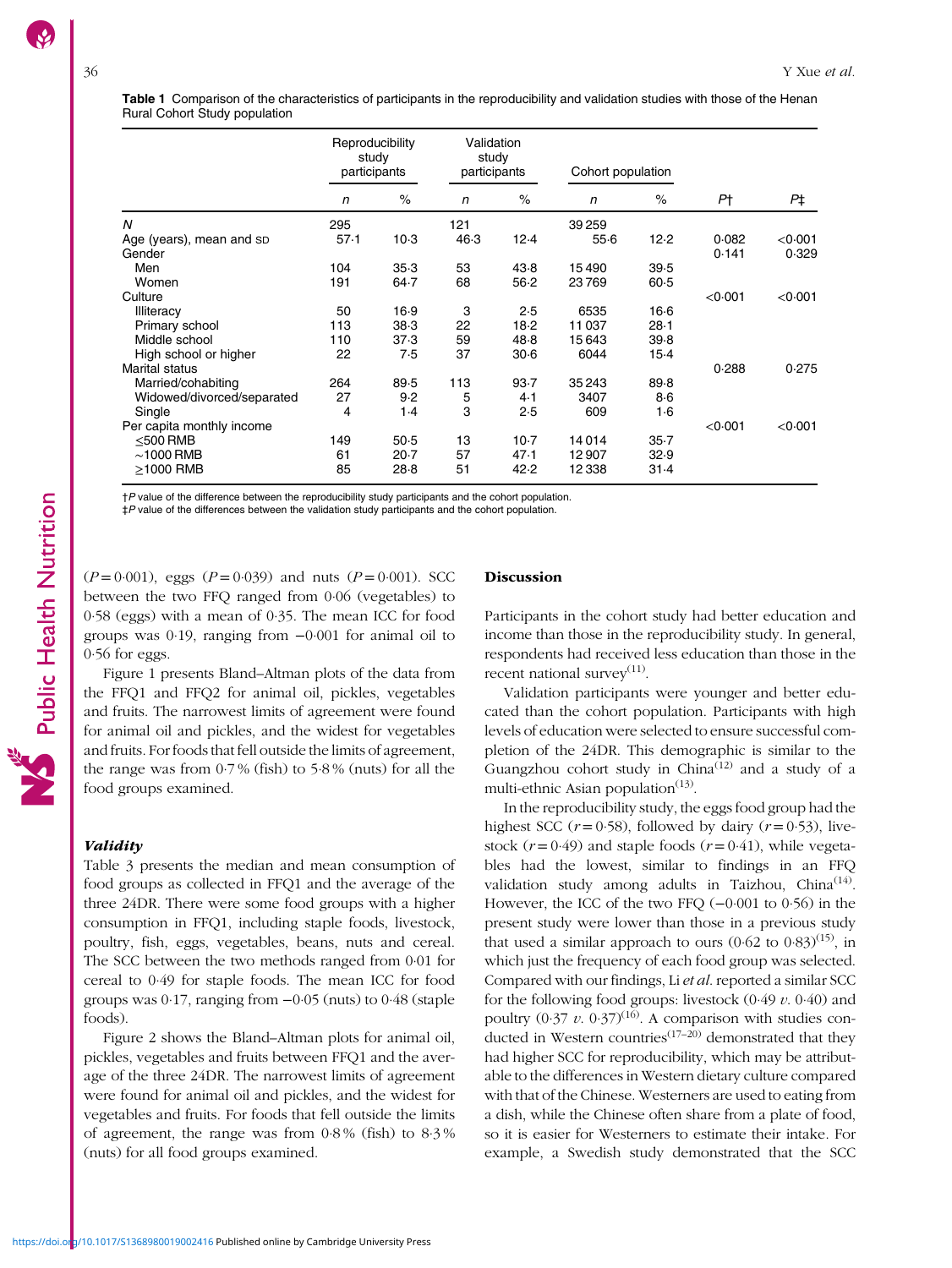

<span id="page-3-0"></span>

|                | FFQ1    |                                   |         |           | FFQ <sub>2</sub> |                                   |                 |           | FFQ1/FFQ2           |          |            |            |           |                 |
|----------------|---------|-----------------------------------|---------|-----------|------------------|-----------------------------------|-----------------|-----------|---------------------|----------|------------|------------|-----------|-----------------|
| Food group†    | Median  | P <sub>25</sub> , P <sub>75</sub> | Mean    | <b>SD</b> | Median           | P <sub>25</sub> , P <sub>75</sub> | Mean            | <b>SD</b> | $\times$ 100 Median | P value‡ | <b>SCC</b> | <b>PCC</b> | ICC.      | 95 % CI         |
| Staple foods   | 3150.00 | 2450.00, 3850.00                  | 3189-15 | 62.65     | 3150.00          | 2450.00, 3850.00                  | 3208-14         | 68.78     | 100                 | 0.983    | $0.41***$  | $0.39***$  | $0.39***$ | 0.29.0.48       |
| Livestock      | 125.00  | 50.00, 250.00                     | 261.11  | 25.69     | 100.00           | 100.00, 250.00                    | 183.75          | 14.59     | 100                 | 0.001    | $0.49***$  | $0.22***$  | $0.19***$ | 0.08, 0.30      |
| Poultry        | 50.00   | 10.42, 125.00                     | 113.68  | 11.00     | 62.50            | 20.83, 125.00                     | 107.00          | 7.70      | 78                  | 0.386    | $0.37***$  | 0.11       | $0.12*$   | 0.00, 0.23      |
| Fish           | 10.42   | 1.04.31.25                        | 41.19   | 5.91      | 20.83            | 4.17.37.50                        | 60.14           | 24.07     | 60                  | 0.219    | $0.36***$  | 0.06       | 0.03      | –0 $0.08, 0.15$ |
| Eggs           | 7.00    | 3.00, 14.00                       | 8.27    | 0.45      | 7.00             | 3.00, 14.00                       | 7.34            | 0.37      | 100                 | 0.039    | $0.58***$  | $0.57***$  | $0.56***$ | 0.48.064        |
| Dairy          | 0.00    | 0.00, 125.00                      | 259.51  | 36.10     | 0.00             | 0.00, 150.00                      | 219.58          | 29.53     | 43                  | 0.435    | $0.53***$  | $0.49***$  | $0.48***$ | 0.38, 0.56      |
| Fruits         | 1050.00 | 250.00. 1750.00                   | 1271.03 | 125.63    | 1050.00          | 500.00, 1750.00                   | 1171 $\cdot$ 02 | 75.15     | 100                 | 0.644    | $0.39***$  | $0.15***$  | $0.12*$   | 0.01, 0.23      |
| Vegetables     | 2450.00 | 1750-00.3500-00                   | 2622.54 | 83.80     | 2800.00          | 1750-00.3500-00                   | 2667.12         | 81.15     | 100                 | 0.710    | 0.06       | 0.10       | $0.10*$   | $-0.01, 0.21$   |
| Beans          | 100.00  | 20.83, 250.00                     | 249.50  | 25.41     | 125.00           | 37.50, 250.00                     | 242.26          | 35.16     | 67                  | 0.711    | $0.22***$  | 0.05       | 0.05      | $-0.07, 0.16$   |
| Nuts           | 37.50   | 0.00, 162.50                      | 161.12  | 16.17     | 37.50            | 6.77, 100.00                      | 98.33           | 14.71     | 100                 | 0.001    | $0.29***$  | $0.17**$   | $0.17**$  | 0.06, 0.28      |
| <b>Pickles</b> | 0.00    | 0.00, 0.00                        | 23.95   | 5.74      | 0.00             | 0.00, 0.00                        | 13.41           | 3.22      | 0                   | 0.733    | $0.37***$  | $0.36***$  | $0.31***$ | 0.20, 0.41      |
| Cereal         | 200.00  | 62.50, 412.50                     | 354.63  | 35.19     | 212.50           | 100.00. 375.00                    | 422.20          | 101.62    | 80                  | 0.876    | $0.26***$  | 0.03       | 0.01      | $-0.10, 0.13$   |
| Animal oil     | 0.00    | 0.00, 0.00                        | 2.70    | 1.06      | 0.00             | 0.00, 0.00                        | 4.96            | 2.71      | 0                   | 0.677    | $0.28***$  | $-0.03$    | $-0.001$  | $-0.12, 0.11$   |

P25, 25th percentile; P75, 75th percentile; SCC, Spearman's correlation coefficient; ICC, intraclass correlation coefficient; PCC, partial correlation coefficient adjusting for culture and per capita monthly income. \*P < 0·05, \*\*P <sup>&</sup>lt; 0·01, \*\*\*P <sup>&</sup>lt; 0·001.

†Units of consumption are grams per week except for eggs, which is number of eggs per week.

‡Differences were tested by using Wilcoxon signed-rank tests.

| Food groupt    |         | FFQ1                              |         |           |         | 24DR                              |         |           |                                  |                 |                          |           |
|----------------|---------|-----------------------------------|---------|-----------|---------|-----------------------------------|---------|-----------|----------------------------------|-----------------|--------------------------|-----------|
|                | Median  | P <sub>25</sub> , P <sub>75</sub> | Mean    | <b>SD</b> | Median  | P <sub>25</sub> , P <sub>75</sub> | Mean    | <b>SD</b> | FFQ1/24DR<br>$\times$ 100 Median | $P$ value $\pm$ | <b>SCC</b>               | PCC       |
| Staple foods   | 3500.00 | 3150.00, 4200.00                  | 3575.21 | 87.16     | 2788-31 | 2216.69, 3441.66                  | 2836.83 | 81.65     | 125                              | < 0.001         | $0.49***$                | $0.44***$ |
| Livestock      | 200.00  | 75.00, 331.25                     | 265.11  | 25.53     | 70.00   | 0.00, 239.16                      | 201.32  | 30.37     | 120                              | < 0.001         | $0.41***$                | $0.30**$  |
| Poultry        | 75.00   | 43.75, 168.75                     | 130.63  | 13.05     | 0.00    | 0.00, 0.00                        | 77.33   | 18.44     | 44                               | < 0.001         | 0.17                     | $0.22*$   |
| Fish           | 37.50   | 11.98, 83.33                      | 147.81  | 58.96     | 0.00    | 0.00, 0.00                        | 33.17   | 11.63     | 21                               | < 0.001         | 0.03                     | $-0.01$   |
| Eggs           | 350.00  | 100.00, 350.00                    | 297.93  | 25.19     | 140.00  | 11.65, 256.69                     | 187.53  | 18-23     | 130                              | < 0.001         | $0.30***$                | $0.42***$ |
| Dairy          | 0.00    | 0.00, 125.00                      | 211.29  | 45.49     | 0.00    | 0.00, 0.00                        | 46.18   | 19.01     | 86                               | < 0.001         | $0.25**$                 | $0.53***$ |
| Fruits         | 1050.00 | 500.00. 175.00                    | 1210-64 | 85.19     | 2566-69 | 1050.00. 4958.35                  | 3818.76 | 443.18    | 39                               | < 0.001         | $0.20*$                  | 0.13      |
| Vegetables     | 3150.00 | 1750.00.3500.00                   | 2912.40 | 106-41    | 1540.00 | 1032.50, 2310.00                  | 1745.93 | 97.60     | 174                              | < 0.001         | $0.26**$                 | $0.27**$  |
| Beans          | 100.00  | 25.00, 250.00                     | 223.33  | 47.50     | 0.00    | 0.00, 87.50                       | 84.75   | $16-31$   | 107                              | < 0.001         | 0.13                     | $0.21*$   |
| Nuts           | 52.08   | 25.00, 125.00                     | 133-24  | 21.09     | 0.00    | 0.00, 11.69                       | 40.59   | 9.92      | 92                               | < 0.001         | 0.06                     | $-0.03$   |
| <b>Pickles</b> | 0.00    | 0.00, 0.00                        | 5.08    | 2.18      | 0.00    | 0.00, 0.00                        | 1.16    | 0.98      | 134                              | < 0.001         | 0.13                     | 0.01      |
| Cereal         | 212.50  | 125.00, 312.50                    | 330.10  | 44.75     | 0.00    | 0.00, 0.00                        | 92.27   | 33.97     | 90                               | < 0.001         | < 0.01                   | $-0.01$   |
| Animal oil     | 0.00    | 0.00, 0.00                        | 5.10    | 2.68      | 0.00    | 0.00, 0.00                        | 0.00    | 0.00      | -                                | < 0.001         | $\overline{\phantom{0}}$ |           |

Table 3 Comparison of the median and mean food consumption values from the first administration of the FFQ (FFQ1) and the average of the three 24 h diet recalls (24DR), and the correlation coefficients between FFQ1 and 24DR, among 123 adult residents from the Henan Rural Cohort Study, China, June–August 2017

P25, 25th percentile; P75, 75th percentile; SCC, Spearman's correlation coefficient; ICC, intraclass correlation coefficient; PCC, partial correlation coefficient adjusting for culture, per capita monthly income and age. \*P < 0·05, \*\*P <sup>&</sup>lt; 0·01, \*\*\*P <sup>&</sup>lt; 0·001.

†Units of consumption are grams per week except for eggs, which is number of eggs per week.

‡Differences were tested by using Wilcoxon signed-rank tests.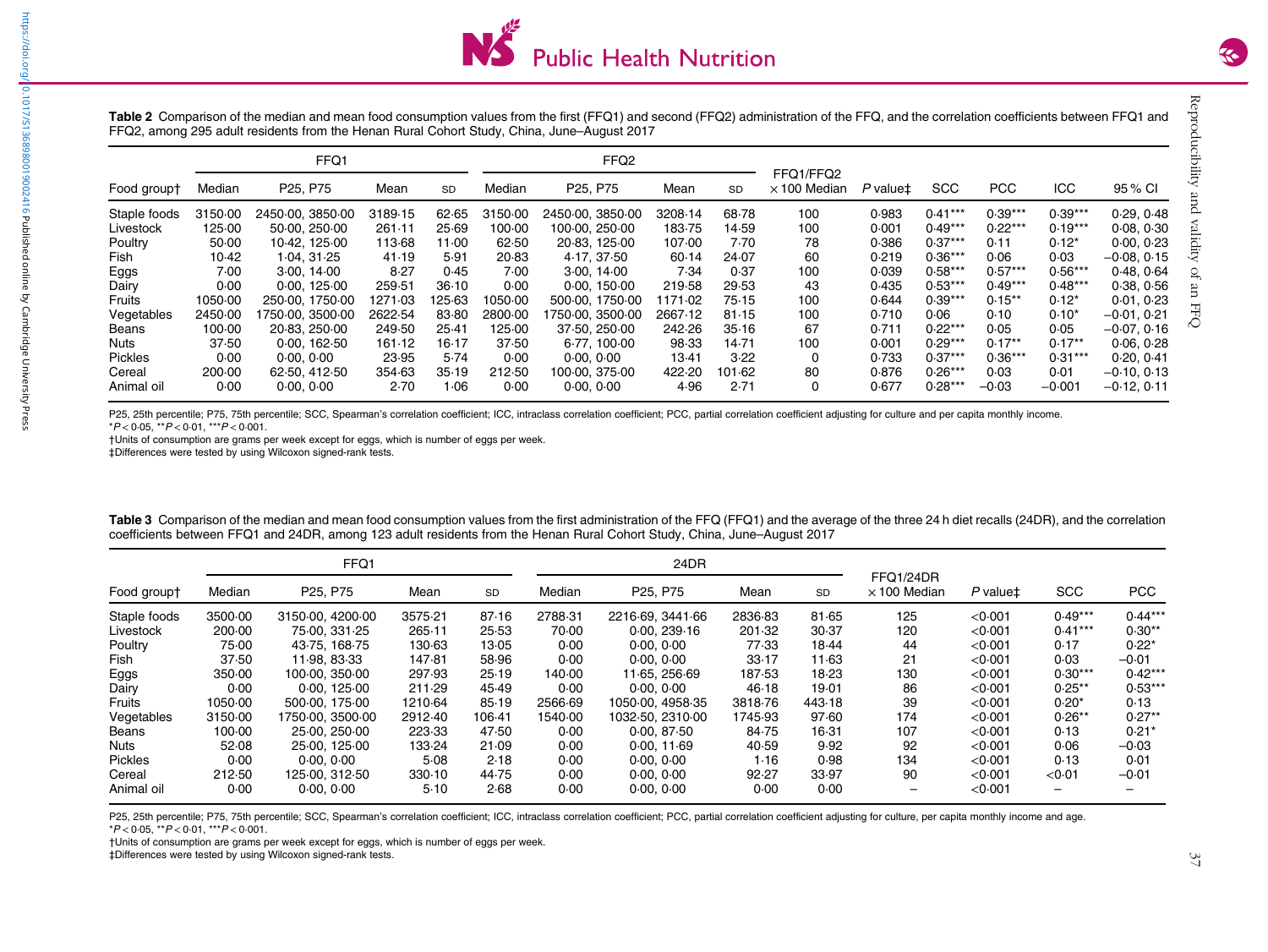<span id="page-4-0"></span>

Fig. 1 (colour online) Bland–Altman plots assessing the reproducibility of the thirteen-item FFQ among 295 adult residents from the Henan Rural Cohort Study, China, June–August 2017. The difference in intake between the first (FFQ1) and second (FFQ2) administration of the FFQ and is plotted v. the mean intake from the two administrations of the FFQ for: (a) animal oil, (b) pickles, (c) vegetables and (d) fruits. — represents the mean difference (bias) and --- represent the li Fig. 1 (colour online) Bland–Altman plots assessing the reproducibility of the thirteen-item FFQ among 295 adult residents<br>Henan Rural Cohort Study, China, June–August 2017. The difference in intake between the first (FFQ1



**Fig. 2** (colour online) Bland–Altman plots assessing the relative validity of the thirteen-item FFQ among 123 adult residents from the<br>Henan Rural Cohort Study, China, June–August 2017. The difference in intake between th average of the three 24 h diet recalls (24DR) is plotted v. the mean intake from the two methods for: (a) animal oil, (b) pickles, (c) veg-Fig. 2 (colour online) Bland–Altman plots assessing the relative validity of the thirteen-item FFQ among 123 adult residents from the<br>Henan Rural Cohort Study, China, June–August 2017. The difference in intake between the

Public Health Nutrition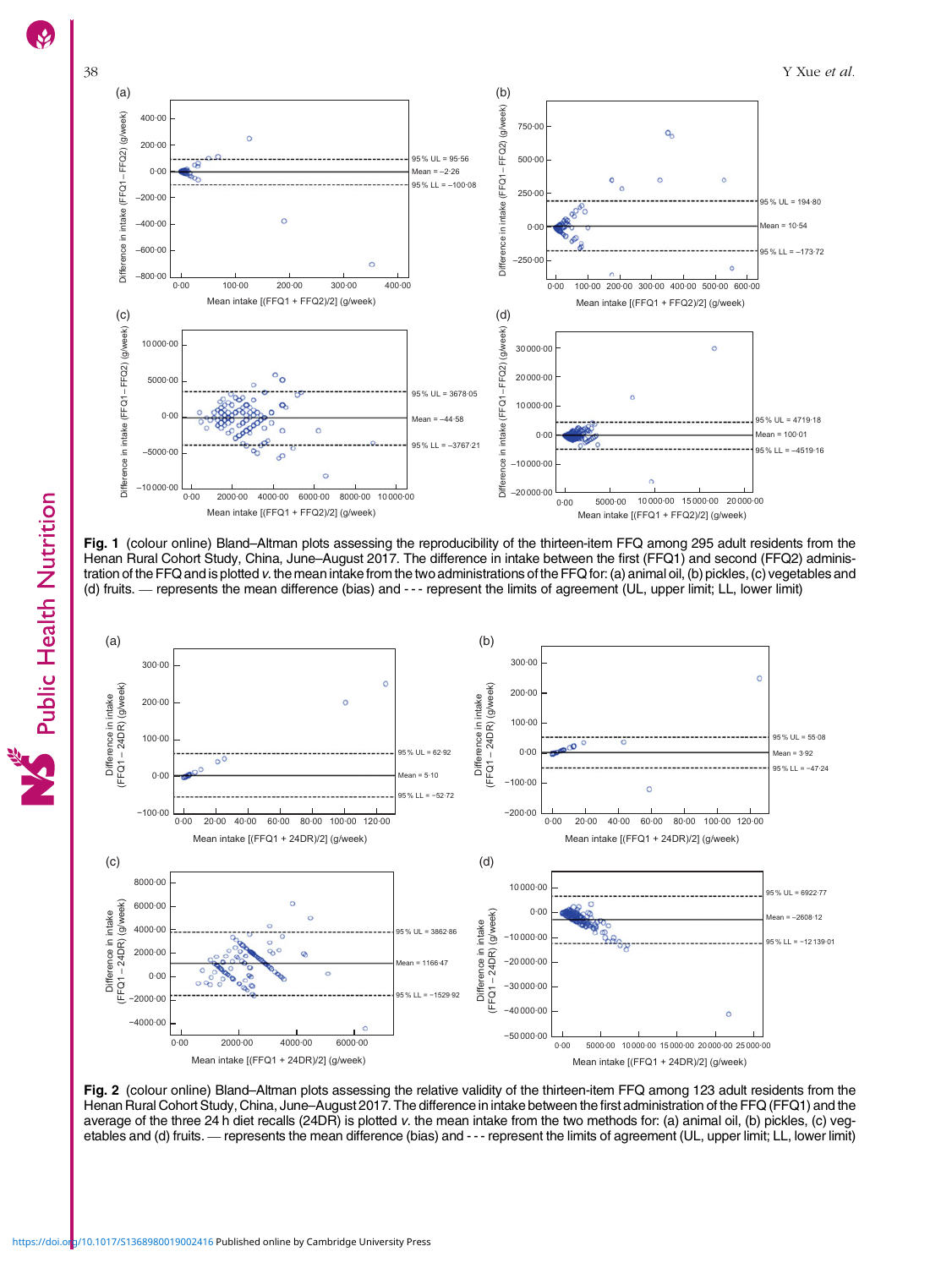Public Health Nutrition

## <span id="page-5-0"></span>Reproducibility and validity of an FFQ 39

ranged from 0·44 for eggs to 0·82 for wine, with half of the values  $> 0.55$ <sup>[\(17](#page-6-0))</sup>.

In the validity study, the staple foods group had the highest SCC  $(r=0.49)$ , followed by livestock  $(r=0.41)$ and eggs  $(r = 0.30)$ . These food groups are eaten daily or weekly in rural China, therefore they were well correlated. Food groups that are less frequently consumed in rural areas include fish, nuts, cereal and animal oil, so they had a lower correlation coefficient. It is not possible to obtain accurate diet data based on only one three-day dietary survey (three 24DR), especially for those food groups (e.g. dairy, poultry and fruits) that are eaten on special days such as the spring festival, the mid-autumn festival or days that families spend together. This is similar to the findings from a study in rural Bangladesh, where the ICC for the fruits and legumes groups were lower $(21)$  $(21)$ .

The strength of the present study is that different groups of people were selected to evaluate the reliability and validity of the questionnaire. Although a number of previous studies have evaluated the reproducibility and validity in the same population, this approach reduced the participation of the study population while maintaining the accuracy of the data. Our survey increased the work required of each individual, but we obtained more detailed information. An additional advantage was that our study assessed the reproducibility and validity of a quantitative thirteen-item FFQ. Many previous studies have evaluated qualitative FFQ. In addition, there are only two published articles, to our knowledge, about surveys of dietary questionnaires in rural of China and they focused on pregnant women $(16,22)$  $(16,22)$ . It is necessary to evaluate the validity of any FFQ applied to a rural population.

Although our data are based on an appropriate sample size for assessing the reliability of the FFQ, several limitations should be recognized about our study. First, there was only one three-day dietary survey (three 24DR) to validate the dietary intake of the FFQ during one year. There may be seasonal bias because we collected dietary data for only one season. However, as quality of life improves in rural habitations, an increasing number of supermarkets reduces the seasonal variations in food. Second, we did not collect data about the intake of salt, oil or spices, so we were unable to evaluate the validity of nutrient intake. Third, the 24DR were susceptible to measurement error bias due to the shortcomings of memory. We still used this as the reference method, for consistency with the many previous studies that used this method to evaluate the validity of FFQ. Finally, the characteristics of the participants in the present study may have affected the validity of the study. It may be difficult for an individual with little formal education to accurately assess the intake of each food group.

In conclusion, we have demonstrated that the FFQ designed for the present study provided acceptable reproducibility and validity. Therefore, this FFQ can be used as a representative tool for the assessment of diet in a rural population. Future research should fine tune the proposed FFQ to improve its validity for certain food intakes.

### Acknowledgements

Acknowledgements: The authors are grateful to the villagers who took part in this study, the research team and the hospital staff for their cooperation and assistance. Financial support: This research was supported by the National Key Research and Development Program Precision Medicine Initiative of China (grant number 2016YFC0900803), National Natural Science Foundation of China (grant numbers 81872626 and 81573151), Henan Natural Science Foundation of China (grant number 182300410293), Science and Technology Foundation for Innovation Talent of Henan Province (grant number 154200510010). The funders had no role in the study design, data collection and analysis, interpretation, decision to publish, or preparation of the manuscript. Conflict of interest: The authors declare no conflicts of interest. Authorship: W.-J.L. and C.-J.W. conceived and designed the study. B.-Y.W., C.L., Z.-X.M., S.-C.Y. and X.L. performed the investigation. Y.X., Y. W. and H.-L.S. analysed the data. Y.X. wrote the manuscript. All authors read and approved the final manuscript. Ethics of human subject participation: This study was conducted according to the guidelines laid down in the Declaration of Helsinki and all procedures involving human subjects were approved by the Ethics Committee of Zhengzhou University. Written informed consent was obtained from all subjects.

#### References

- 1. Wang Y, Mi J, Shan XY et al. (2017) Is China facing an obesity epidemic and the consequences? The trends in obesity and chronic disease in China. Int J Obes (Lond) 31, 177–188.
- 2. Wang J, Hong ZX, Wu L et al. (2017) Dietary intake and cardiometabolic biomarkers in relation to insulin resistance and hypertension in a middle-aged and elderly population in Beijing, China. Appl Physiol Nutr Metab 42, 869-875.
- 3. Satija A, Bhupathiraju SN, Spiegelman D et al. (2017) Healthful and unhealthful plant-based diets and the risk of coronary heart disease in US adults. J Am Coll Cardiol 70, 411–422.
- 4. Kiefte-de Jong JC, Li YP, Chen M et al. (2017) Diet-dependent acid load and type 2 diabetes: pooled results from three prospective cohort studies. Diabetologia 60, 270-279.
- 5. Golley RK, Bell LK, Hendrie GA et al. (2017) Validity of short food questionnaire items to measure intake in children and adolescents: a systematic review. J Hum Nutr Diet 30, 36–50.
- 6. Hammond J, Nelson M, Chinn S et al. (1993) Validation of a food frequency questionnaire for assessing dietary intake in a study of coronary heart disease risk factors in children. Eur J Clin Nutr 47, 242–250.
- 7. Cade J, Thompson R, Burley V et al. (2002) Validation and utilisation of food-frequency questionnaires – a review. Public Health Nutr 5, 567-587.